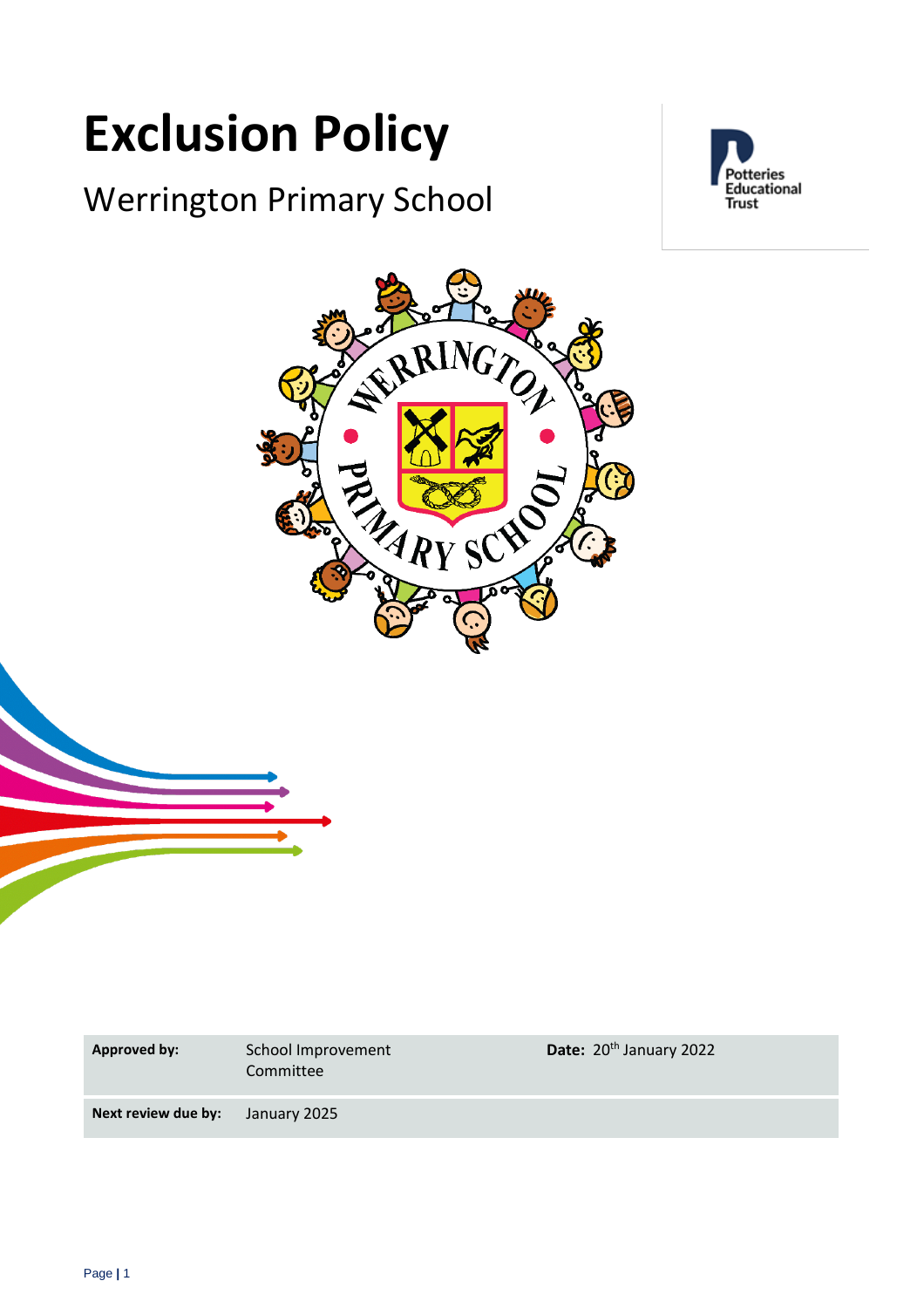# **1. Aims**

Our school aims to ensure that:

- The exclusions process is applied fairly and consistently
- The exclusions process is understood by governors, staff, parents and pupils
- Pupils in school are safe and happy
- Pupils do not become NEET (not in education, employment or training)

# **2. Legislation and statutory guidance**

This policy is based on statutory guidance from the Department for Education: Exclusion from maintained schools, [academies and pupil referral units \(PRUs\) in England.](https://www.gov.uk/government/publications/school-exclusion)

It is based on the following legislation, which outline schools' powers to exclude pupils:

- Section 52 of the [Education Act 2002,](http://www.legislation.gov.uk/ukpga/2002/32/section/52) as amended by the [Education Act 2011](http://www.legislation.gov.uk/ukpga/2011/21/contents/enacted)
- [The School Discipline \(Pupil Exclusions and Reviews\) \(England\) Regulations 2012](http://www.legislation.gov.uk/uksi/2012/1033/made)

In addition, the policy is based on:

- Part 7, chapter 2 of the [Education and Inspections Act 2006,](http://www.legislation.gov.uk/ukpga/2006/40/part/7/chapter/2) which looks at parental responsibility for excluded pupils
- Section 579 of the [Education Act 1996,](http://www.legislation.gov.uk/ukpga/1996/56/section/579) which defines 'school day'
- The [Education \(Provision of Full-Time Education for Excluded Pupils\) \(England\) Regulations 2007,](http://www.legislation.gov.uk/uksi/2007/1870/contents/made) as amended by [The Education \(Provision of Full-Time Education for Excluded Pupils\) \(England\) \(Amendment\) Regulations 2014](http://www.legislation.gov.uk/uksi/2014/3216/contents/made)

This policy complies with our funding agreement and articles of association.

## **3. The decision to exclude**

Only the headteacher, or acting headteacher, can exclude a pupil from school. A permanent exclusion will be taken as a last resort.

Our school is aware that off-rolling is unlawful. Ofsted defines off-rolling as:

"…the practice of removing a pupil from the school roll without a formal, permanent exclusion or by encouraging a parent to remove their child from the school roll, when the removal is primarily in the interests of the school rather than in the best interests of the pupil."

We are committed to following all statutory exclusions procedures to ensure that every child receives an education in a safe and caring environment.

A decision to exclude a pupil will be taken only:

- In response to serious or persistent breaches of the school's behaviour policy, **and**
- If allowing the pupil to remain in school would seriously harm the education or welfare of others

Before deciding whether to exclude a pupil, either permanently or for a fixed period, the headteacher will:

- Consider all the relevant facts and evidence, including whether the incident(s) leading to the exclusion were provoked
- Allow the pupil to give their version of events
- Consider if the pupil has special educational needs (SEN)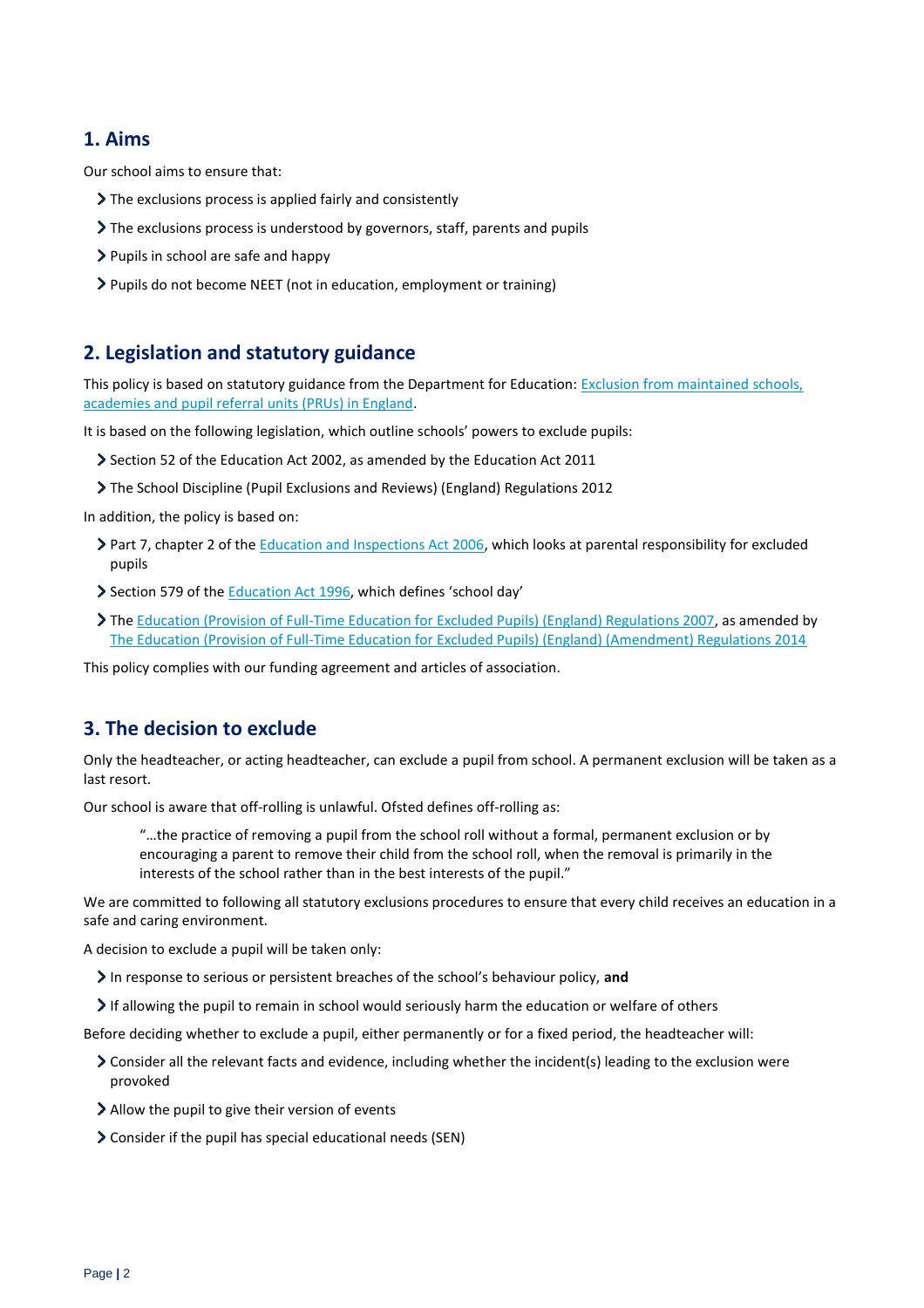# **4. Definition**

For the purposes of exclusions, school day is defined as any day on which there is a school session. Therefore, INSET or staff training days do not count as a school day.

# **5. Roles and responsibilities**

#### **5.1 The headteacher**

#### **Informing parents**

The headteacher will immediately provide the following information, in writing, to the parents of an excluded pupil:

- $\sum$  The reason(s) for the exclusion
- The length of a fixed-term exclusion or, for a permanent exclusion, the fact that it is permanent
- Information about parents' right to make representations about the exclusion to the governing board and how the pupil may be involved in this
- How any representations should be made
- Where there is a legal requirement for the governing board to meet to consider the reinstatement of a pupil, and that parents have a right to attend a meeting, be represented at a meeting (at their own expense) and to bring a friend

The headteacher will also notify parents by the end of the afternoon session on the day their child is excluded that for the first 5 school days of an exclusion, or until the start date of any alternative provision where this is earlier, parents are legally required to ensure that their child is not present in a public place during school hours without a good reason. Parents may be given a fixed penalty notice or prosecuted if they fail to do this.

If alternative provision is being arranged, the following information will be included when notifying parents of an exclusion:

- The start date for any provision of full-time education that has been arranged
- The start and finish times of any such provision, including the times for morning and afternoon sessions, where relevant
- $\sum$  The address at which the provision will take place
- Any information required by the pupil to identify the person they should report to on the first day

Where this information on alternative provision is not reasonably ascertainable by the end of the afternoon session, it may be provided in a subsequent notice, but it will be provided no later than 48 hours before the provision is due to start. The only exception to this is where alternative provision is to be provided before the sixth day of an exclusion, in which case the information can be provided with less than 48 hours' notice with parents' consent.

#### **Informing the governing board and local authority**

The headteacher will immediately notify the governing board and the local authority (LA) of:

- A permanent exclusion, including when a fixed-period exclusion is followed by a decision to permanently exclude a pupil
- Exclusions which would result in the pupil being excluded for more than 5 school days (or more than 10 lunchtimes) in a term
- Exclusions which would result in the pupil missing a public examination

For a permanent exclusion, if the pupil lives outside the LA in which the school is located, the headteacher will also immediately inform the pupil's 'home authority' of the exclusion and the reason(s) for it without delay.

For all other exclusions, the headteacher will notify the governing board and LA once a term.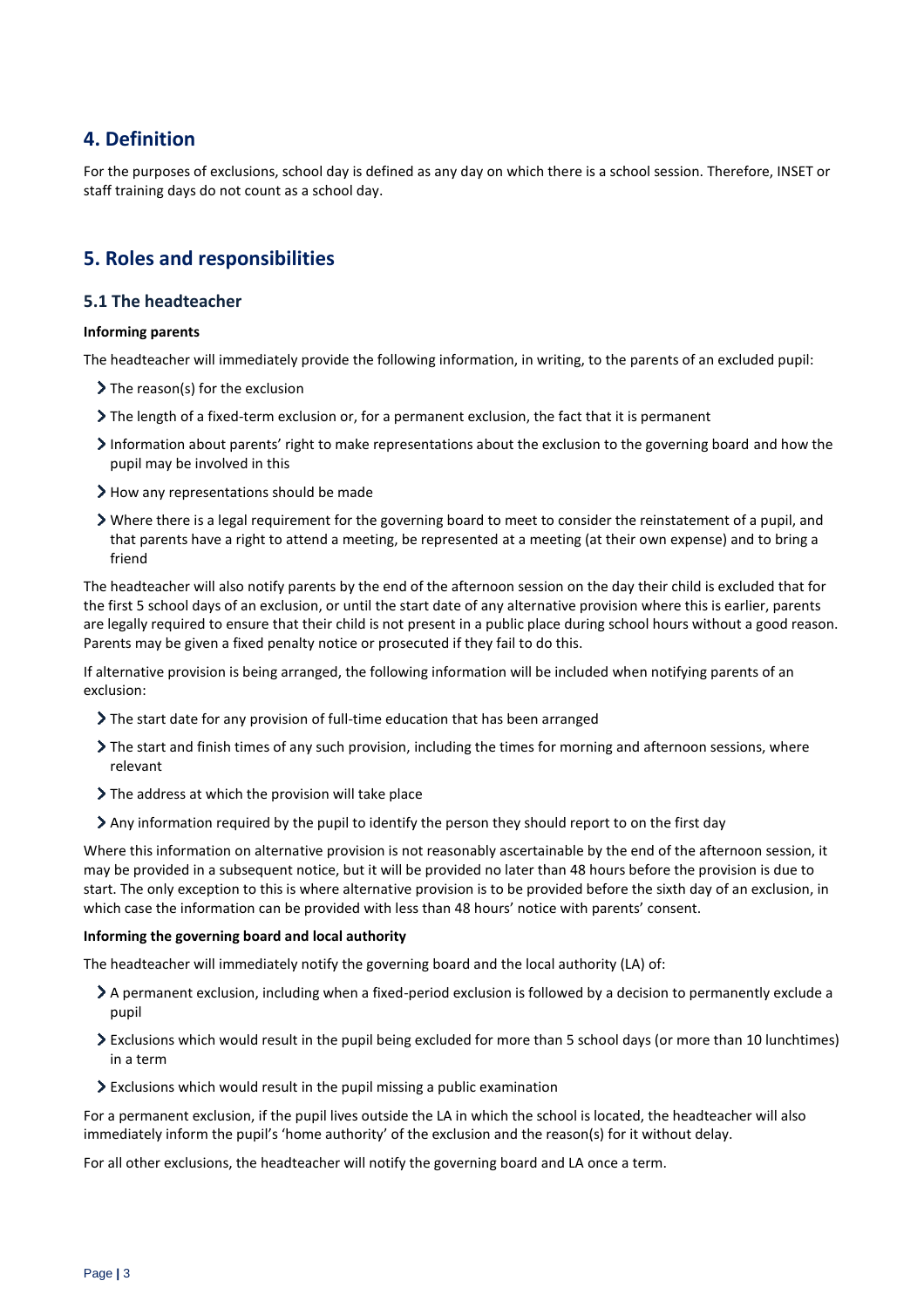#### **5.2 The governing board**

Responsibilities regarding exclusions are delegated to Local Governing Body

The Disciplinary Committee has a duty to consider the reinstatement of an excluded pupil (see section 6).

Within 14 days of receipt of a request, the governing board will provide the secretary of state with information about any exclusions in the last 12 months.

For a fixed-period exclusion of more than 5 school days, the governing board will arrange suitable full-time education for the pupil. This provision will begin no later than the sixth day of the exclusion.

#### **5.3 The LA**

For permanent exclusions, the LA is responsible for arranging suitable full-time education to begin no later than the sixth day of the exclusion.

# **6. Considering the reinstatement of a pupil**

The Disciplinary Committee will consider the reinstatement of an excluded pupil within 15 school days of receiving the notice of the exclusion if:

- > The exclusion is permanent
- It is a fixed-term exclusion which would bring the pupil's total number of school days of exclusion to more than 15 in a term
- $\geq$  It would result in a pupil missing a public examination or national curriculum test

If requested to do so by parents, the Local Governing Body will consider the reinstatement of an excluded pupil within 50 school days of receiving notice of the exclusion if the pupil would be excluded from school for more than 5 school days, but less than 15, in a single term.

Where an exclusion would result in a pupil missing a public examination, the Local Governing Body will consider the reinstatement of the pupil before the date of the examination. If this is not practicable, the Disciplinary Committee will consider the exclusion and decide whether or not to reinstate the pupil.

The Local Governing Body can either:

- Decline to reinstate the pupil, or
- Direct the reinstatement of the pupil immediately, or on a particular date

In reaching a decision, the Local Governing Body will consider whether the exclusion was lawful, reasonable and procedurally fair and whether the headteacher followed their legal duties. They will decide whether or not a fact is true 'on the balance of probabilities', which differs from the criminal standard of 'beyond reasonable doubt', as well as any evidence that was presented in relation to the decision to exclude.

Minutes will be taken of the meeting, and a record of evidence considered kept. The outcome will also be recorded on the pupil's educational record.

The Local Governing Body will notify, in writing, the headteacher, parents and the MAT of its decision, along with reasons for its decision, without delay.

Where an exclusion is permanent, the Local Governing Body decision will also include the following:

 $\sum$  The fact that it is permanent

Notice of parents' right to ask for the decision to be reviewed by an independent review panel, and:

- The date by which an application for an independent review must be made
- The name and address to whom an application for a review should be submitted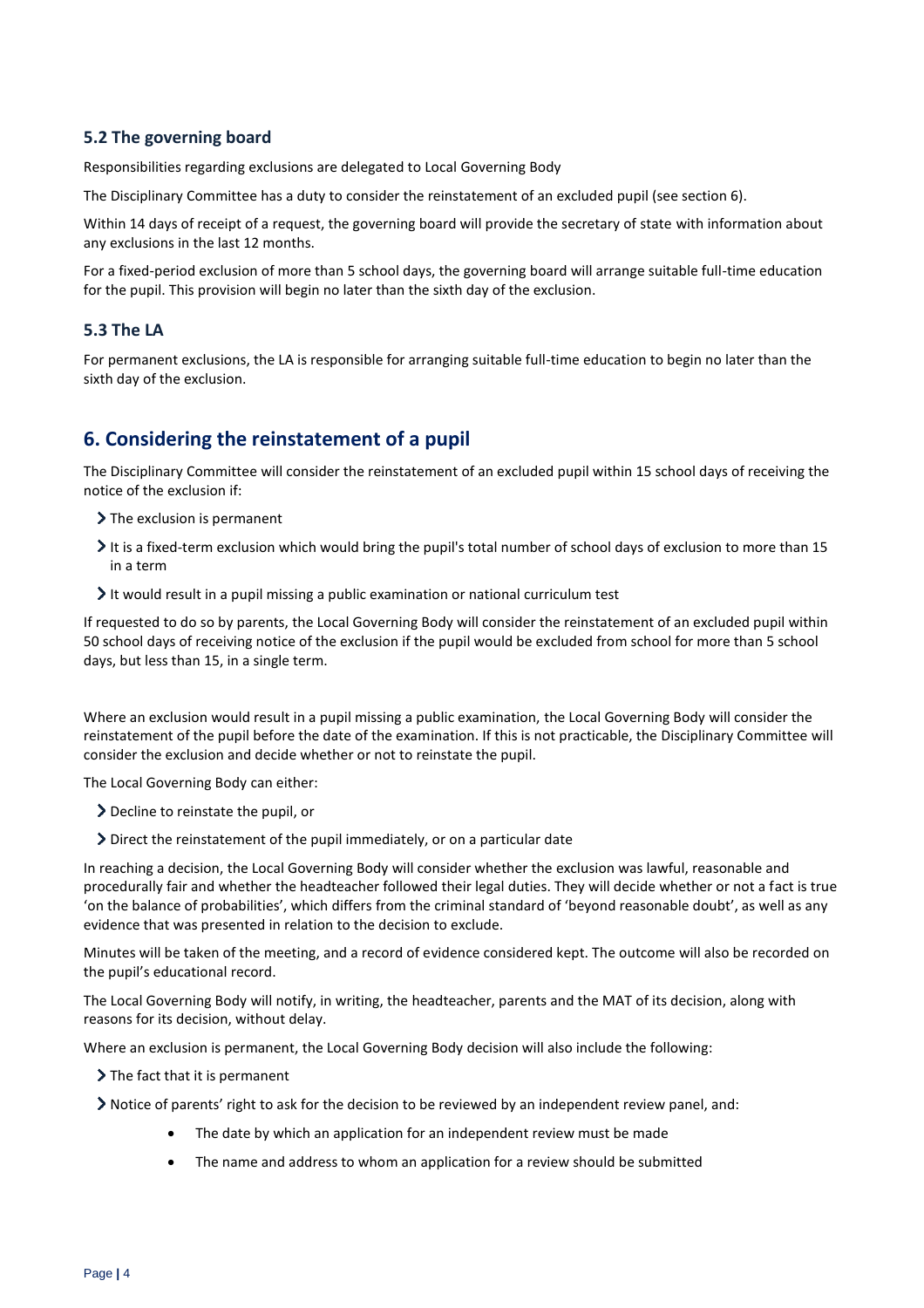- That any application should set out the grounds on which it is being made and that, where appropriate, reference to how the pupil's SEN are considered to be relevant to the exclusion
- That, regardless of whether the excluded pupil has recognised SEN, parents have a right to require the Academy Trust to appoint an SEN expert to attend the review
- Details of the role of the SEN expert and that there would be no cost to parents for this appointment
- That parents must make clear if they wish for an SEN expert to be appointed in any application for a review
- That parents may, at their own expense, appoint someone to make written and/or oral representations to the panel, and parents may also bring a friend to the review
- That if parents believe that the exclusion has occurred as a result of discrimination, they may make a claim under the Equality Act 2010 to the first-tier tribunal (special educational needs and disability), in the case of disability discrimination, or the county court, in the case of other forms of discrimination. A claim of discrimination made under these routes should be lodged within 6 months of the date on which the discrimination is alleged to have taken place

# **7. An independent review**

If parents apply for an independent review, the Academy Trust will arrange for an independent panel to review the decision of the governing board not to reinstate a permanently excluded pupil.

Applications for an independent review must be made within 15 school days of notice being given to the parents by the Local Governing Body of its decision to not reinstate a pupil.

A panel of 3 or 5 members will be constituted with representatives from each of the categories below. Where a 5 member panel is constituted, 2 members will come from the school governors category and 2 members will come from the headteacher category.

- A lay member to chair the panel who has not worked in any school in a paid capacity, disregarding any experience as a school governor or volunteer
- School governors who have served as a governor for at least 12 consecutive months in the last 5 years, provided they have not been teachers or headteachers during this time
- Headteachers or individuals who have been a headteacher within the last 5 years

A person may not serve as a member of a review panel if they:

- Are a trustee of the academy trust, or governing board of the excluding school
- Are the headteacher of the excluding school, or have held this position in the last 5 years
- Are an employee of the academy trust, or the governing board, of the excluding school (unless they are employed as a headteacher at another school)
- Have, or at any time have had, any connection with the academy trust, school, governing board, parents or pupil, or the incident leading to the exclusion, which might reasonably be taken to raise doubts about their impartiality
- $\geq$  Have not had the required training within the last 2 years (see appendix 1 for what training must cover)

A clerk will be appointed to the panel.

The independent panel will decide one of the following:

- Uphold the governing board's decision
- Recommend that the governing board reconsiders reinstatement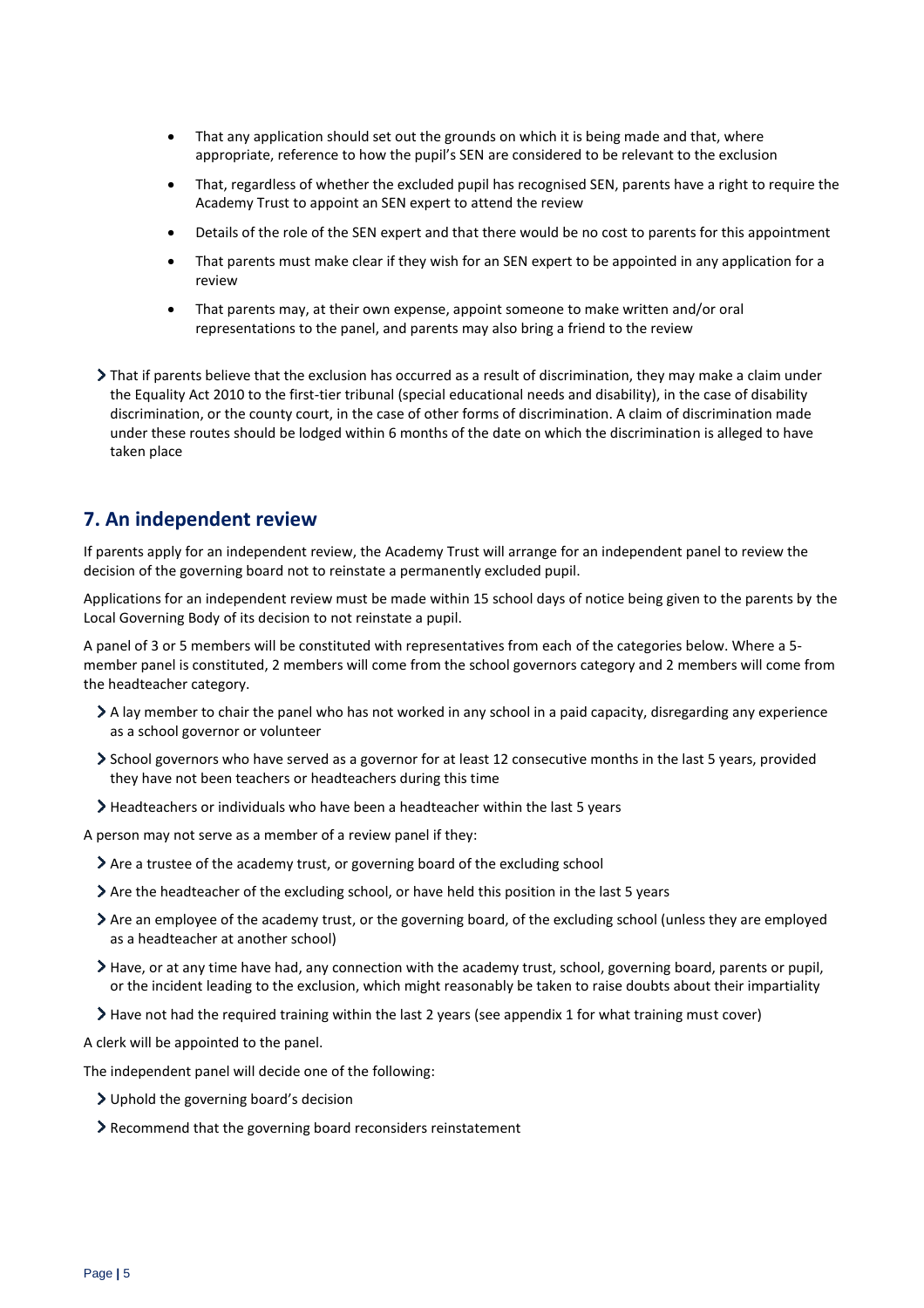Quash the governing board's decision and direct that they reconsider reinstatement (only when the decision is judged to be flawed)

The panel's decision can be decided by a majority vote. In the case of a tied decision, the chair has the casting vote.

# **8. School registers**

A pupil's name will be removed from the school admissions register if:

- ▶ 15 school days have passed since the parents were notified of the exclusion panel's decision to not reinstate the pupil and no application has been made for an independent review panel, or
- The parents have stated in writing that they will not be applying for an independent review panel

Where an application for an independent review has been made, the governing board will wait until that review has concluded before removing a pupil's name from the register.

Where alternative provision has been made for an excluded pupil and they attend it, code B (education off-site) or code D (dual registration) will be used on the attendance register.

Where excluded pupils are not attending alternative provision, code E (absent) will be used.

#### **9. Returning from a fixed-term exclusion**

Following a fixed-term exclusion, a re-integration meeting will be held involving the pupil, parents, a member of senior staff and other staff, where appropriate.

The following measures may be implemented when a pupil returns from a fixed-term exclusion:

Implementation of a mutually agreed 'Reintegration timetable'

#### **10. Monitoring arrangements**

The Headteacher monitors the number of exclusions every term and reports back to the Local Governing Body. They also liaise with the local authority to ensure suitable full-time education for excluded pupils.

This policy will be reviewed by the Headteacher every three years. At every review, the policy will be shared with the Local Governing Body.

## **11. Links with other policies**

This exclusions policy is linked to our

- **•** Behaviour/Positive Relationships policy
- SEN policy and information report